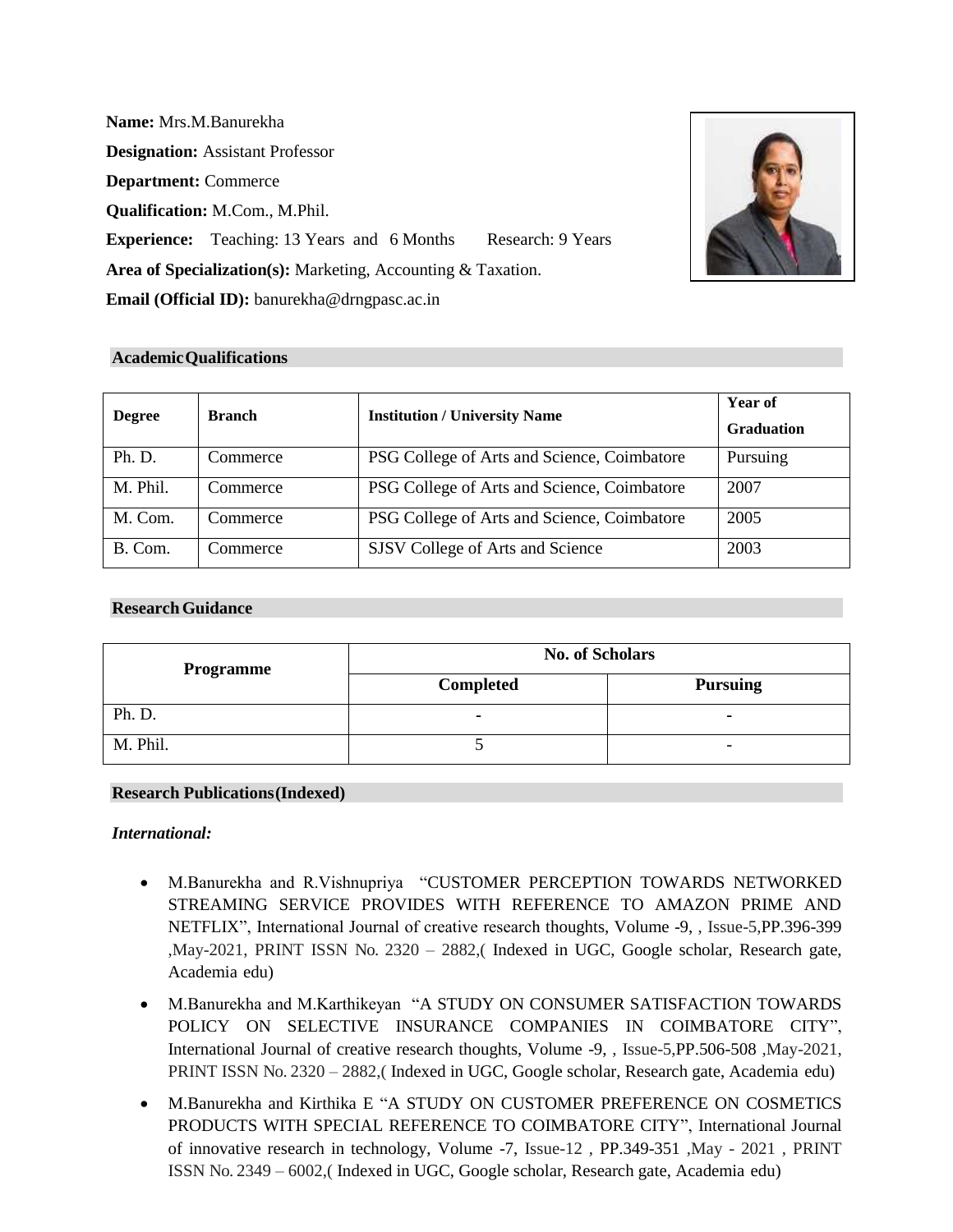- M.Banurekha and S.Gokuleswaran, "A STUDY ON CUSTOMER AWARNESS AND SATISFACTION OF TECHNOLOGY ADVANCEMENT IN BANKING SECTOR", International Journal of creative research thoughts, Volume -9, , Issue-3 , PP.4650-4655 ,April - 2021 , PRINT ISSN No. 2320 – 2882,( Indexed in UGC, Google scholar, Research gate, Academia edu)
- M.Banurekha and M.sathishbabu "A STUDY ON EMOTIONAL INTELLIGENCE & BURNOUT SYNDROME OF PRIVATE SCHOOL TEACHERS", International Journal of creative research thoughts, Volume -9, , Issue-4,PP.2436-2440 ,Apr-2021, PRINT ISSN No. 2320 – 2882,( Indexed in UGC, Google scholar, Research gate, Academia edu)
- M.Banurekha and Nadhakumar "A STUDY ON PARENTS SATISFACTION TOWARDS RAYMOND'S FASHION WEAR WITH REFERENCE TO COIMBATORE CITY", International Journal for Innovative research in techonology ,Volume -7, , Issue-11 , PP.437-439 ,April - 2021 , PRINT ISSN No. 2349 – 6002,( Indexed in UGC, Google scholar, Research gate, Academia edu)
- M.Banurekha and P.Dhineshkumar "A STUDY ON IMPACT OF STREET MARKETING IN URBAN AREAS WITH SPECIAL REFERENCE TO ERODE", International Journal of creative research thoughts, Volume -9, , Issue-5,PP.73-77 ,May-2021, PRINT ISSN No. 2320 – 2882,( Indexed in UGC, Google scholar, Research gate, Academia edu)
- M.Banurekha and M.Priyadharshini "A STUDY ON CUSTOMER SATISFACTION TOWARDS RAYMOND'S FASHION WEAR WITH REFERENCE TO COIMBATORE CITY", International Journal for Innovative research in techonology ,Volume -7, , Issue-11 , PP.273-275 ,April - 2021 , PRINT ISSN No. 2349 – 6002,( Indexed in UGC, Google scholar, Research gate, Academia edu)
- M.Banurekha and R.Somiya "A STUDY ON CONSUMER PREFERENCE TOWARDS PACKAGED MILK WITH SPECIAL REFERENCE TO COIMBATORE CITY", International Journal for Innovative research in multi disciplinary fields ,Volume -7, , Issue-4 , PP.64-67 ,April - 2021 , PRINT ISSN No. 2455 – 0622,( Indexed in UGC, Google scholar, Research gate, Academia edu)
- M.Banurekha and N.Felix "A STUDY ON CUSTOMER SATISFACTION TOWARDS HOUSING LOAN IN BANKING SECTOR WITH REFERENCE TO TIRUPUR CITY", International Journal of research and analytical reviews, Volume -8, , Issue-1 , PP.483-486 ,March - 2021 , PRINT ISSN No. 2349 – 5138,( Indexed in UGC, Google scholar, Research gate, Academia edu)
- M.Banurekha & K.Sharmila "A STUDY ON CUSTOMER SATISFACTION TOWARDS VARIOUS SERVICES PROVIDED BY RETAIL OUTLETS WITH SPECIAL REFERENCE TO COIMBATORE CITY", International Journal of creative research thoughts, Volume -9, , Issue-3 , PP.5627-5630 ,Feburary - 2021 , PRINT ISSN No. 2320 – 2882,( Indexed in UGC, Google scholar, Research gate, Academia edu)
- M.Banurekha, C.Karthick, N.Chandru, M.A.Prasad and M.R.Chandrasekar "A STUDY ON CONSUMER PURCHASING BEHAVIOURTOWARDSSELECTIVE DURABLE GOODS IN COIMBATORE CITY (DrNGPASC 2019-20 COM031)", Journal of Emerging technologies and innovative research, Volume-7 , Issue-2 , PP.332-343 ,Feburary - 2020 , PRINT ISSN No. 2349 – 5162,( Indexed in UGC, Google scholar, Research gate, Academia edu)
- M.Banurekha, N.Chandru, M.A.Prasad, M.R.Chandrasekar and M.DhenuPreethi "A STUDY ON RURAL WOMEN EMPOWERMENTTHROUGHSELF HELP GROUP WITH SPECIAL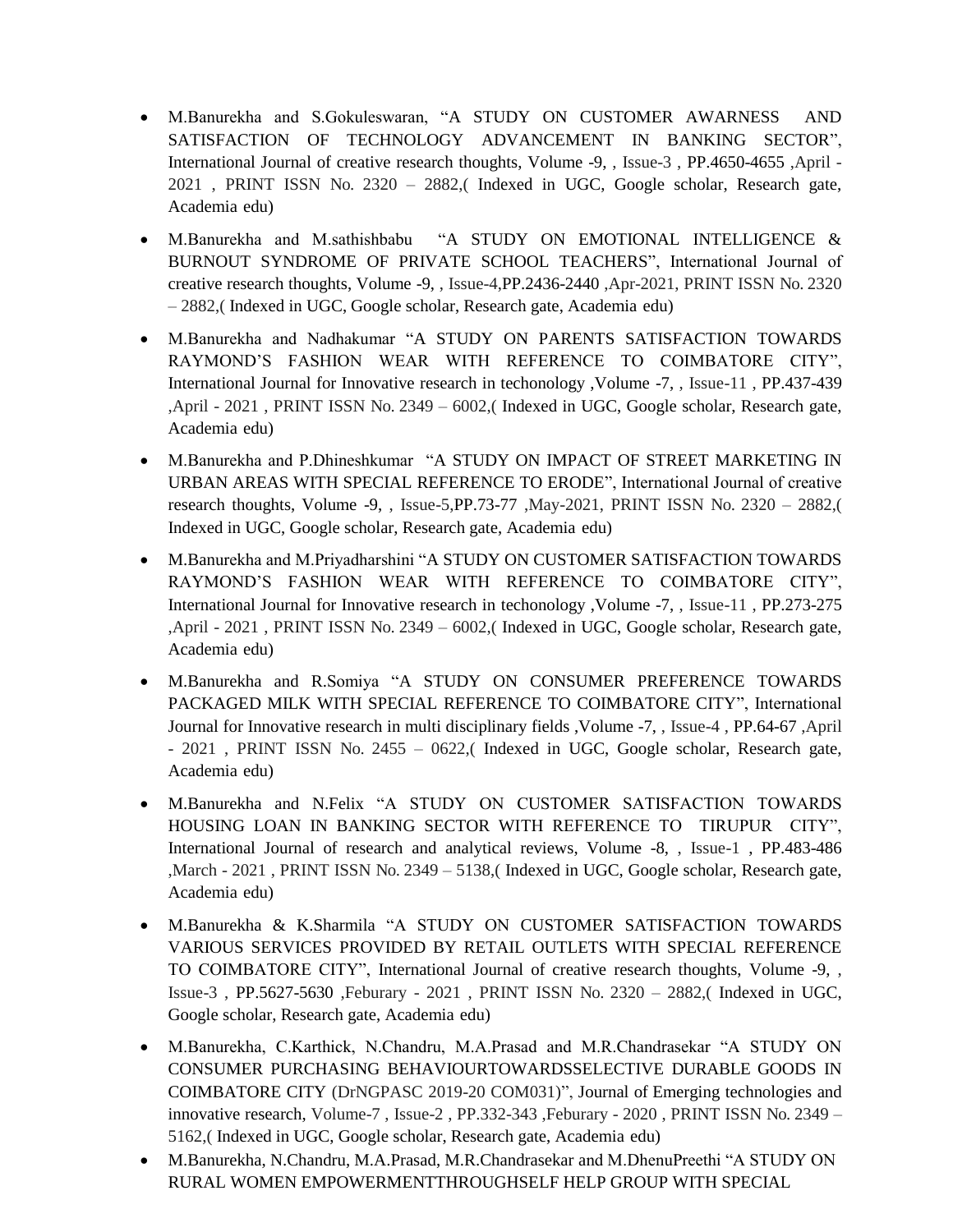REFERENCE TO COIMBATORE CITY", International Journal of Research and Analytical Reviews, Volume 6,Issue 2,June- 2019,PP.946-948,P-ISSN:2349-5138,E-ISSN2348-1269,DOIttp://doi.one/10.1729/Journal.22902 ( Indexed in UGC, Google scholar, Research gate, Academia edu)

- MS.M.Banurekha & Sabitha Banu.A, EVALUATING THE PERFORMANCE OF SELECTIVE PRIVATE BANKS USING CAMEL MODEL, International Journal Of Research And Analytical Reviews, Volume 6.,Issue 1,January-19,PP.776-778,ISSN:2349-5138., (Indexed in Google Scholar,UGC, Academia.edu & Research Gate)
- Ms.M.Banurekha & Dr.Anusuya , A STUDY ON CUSTOMER SATISFACTION TOWARDS KHADI AND VILLAGE INDUSTRIES PRODUCTS IN COIMBATORE CITY, International Journal of Marketing and Technology, Volume 6.,Issue 2 February-2016,PP.193-202, ISSN:2249- 1058., (Indexed in Google Scholar & Academia.edu)
- M.Banu Rekha and K.Gokila , A STUDY ON CONSUMER SATISFACTION TOWARDS HERBAL COSMETIC PRODUCTS IN COIMBATORE CITY, International Journal of Research in Social Sciences, Volume 6, Issue 2,February-2016,PP. 250-262,ISSN:2249- 2246.,(Indexed in Google Scholar)
- Mrs.M.Banu Rekha & Ms.S.Manopriya, A STUDY ON CUSTOMERS' PREFERENCE AND SATISFACTION TOWARDS IMITATION JEWELLERIES OF SELECTIVE SHOPS IN COIMBATORE CITY, International Journal of Management, IT and Engineering, Volume 5., Issue 5,PP.196-202,May- 2015, ISSN: 2249-0558.,(Indexed in GoogleScholar)
- M.Banu Rekha and K.Gokila, A STUDY ON CONSUMER AWARENESS,ATTITUDE AND PREFERENCE TOWARDS HERBAL COSMETIC PRODUCTS WITH SPECIAL REFERENCE TO COIMBATORE CITY, International Journal of Interdisciplinary and Multidisciplinary Studies, Volume 2., Issue 4,PP. 96-100, April- 2015,ISSN: 2348 – 0343.,(Indexed in Google Scholar)

### **Other Publications: International / NationalJournals**

- M.Banurekha & G.Priya, MARKETING IN WORLD ERA: OPPORTUNITIES & CHALLENGES, International Journal of scientific research and management, Special Issue On e-Marketing Road Ahead Of India, PP. 125-128, Sepetember-2013, ISSN (e): 2321-3418
- S.V.Ramesh, G.Priya & M.Banurekha, A STUDY ON LEVERAGE ANALYSIS OF BAJAJ AUTO PRIVATE LIMITED, International Journal of Applied Research and Studies, Volume 2., Issue 10,pp1-7 October – 2013, ISSN: 2278-9480
- M.Banurekha, G.Priya & Linda Mary Simon, A STUDY ON USER SATISFACTION OF SOCIAL NETWORK SITES WITH SPECIAL REFERENCE TO COIMBATORE CITY, International Journal of Applied Research and Studies, Volume 2., Issue 6 , pp 1-7 ,June- 2013, ISSN: 2278-9480
- Mrs. M.Banu Rekha & Mr. Ashiq Basheer, A COMPARATIVE STUDY ON CUSTOMER SATISFACTION TOWARDS ORGANIZED AND UNORGANIZED RETAIL STORES IN COIMBATORE CITY, Asia Pacific Journal of Marketing & Management Review, Vol.ume 4.,Issue 3,pp 52-58,March 2015, ISSN2319-2836

### **Presentations inConference**

• BUSINESS INFORMATION SYSTEM, National Conference on Application of artificial Intelligence in Accounting & Finance, Sri Ramakrishna College of Arts and Science, Coimbatore, 16- Feb-19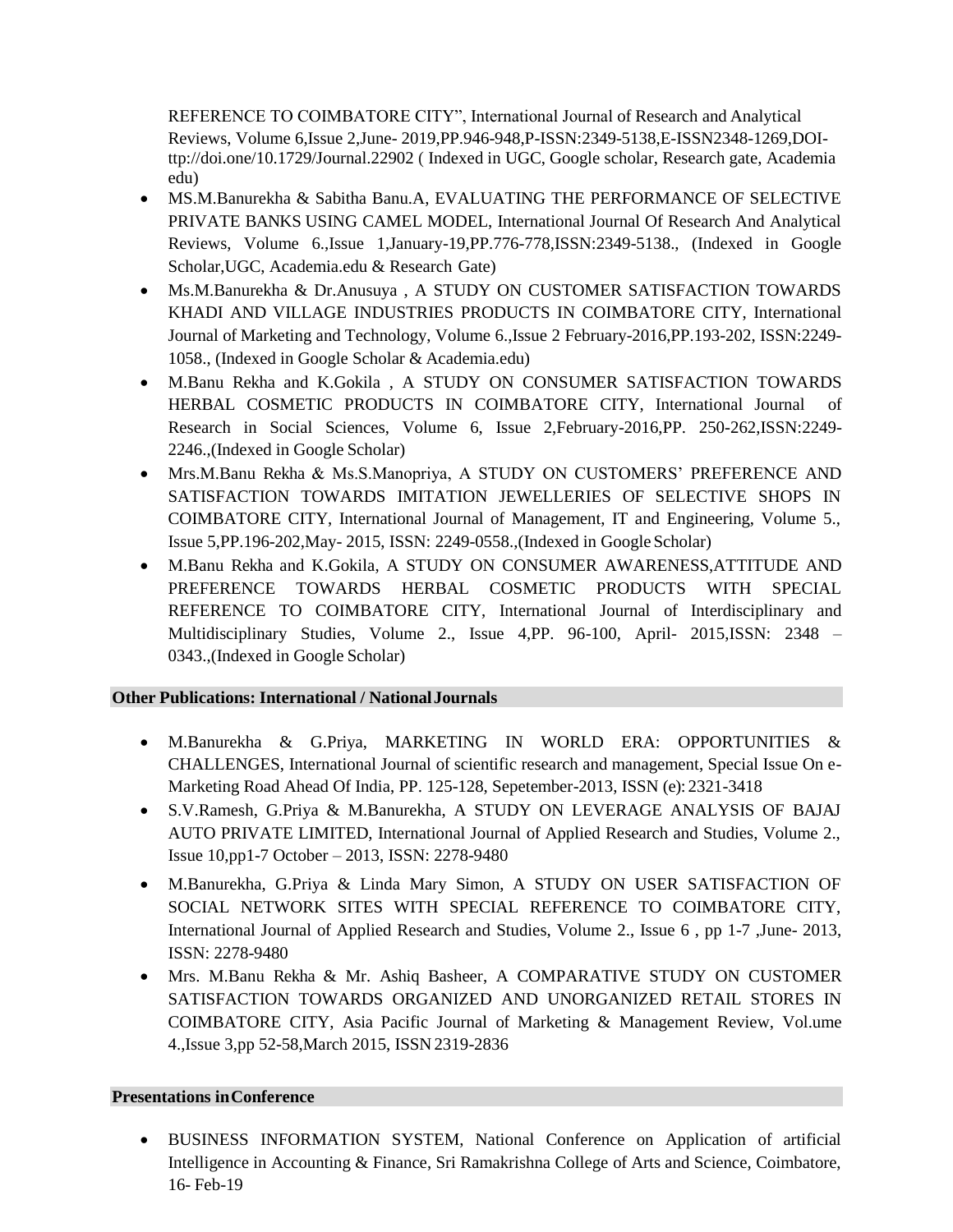- IMPACT OF DEMONETIZATION ON URBAN AND RURAL AREA, National Conference on Financial Inclusion-Reach the Unreached, Sri Ramakrishna College of Arts and Science, Coimbatore, 27- Sep-18
- RECENT TRENDS AND INNOVATION IN SUPPLY CHAIN MANAGEMENT, ICASEM2K18, Jay Shriram Group of Institutions, Tirupur, 6-Apr-18 and 7-Apr-18
- SUPPLY CHAIN IN AGRICULTURE, National Conference on Rural Banking and Agri-Business for Economic Transformation, Karpagam Academy of Higher Education,Coimbatore, 24- Jan-18
- FINANCIAL FRAUD UNDER BANKING AND INSURANCE SECTOR, National Conference on Digitalization in Service Sectors-Today & Tomorrow, Sri Ramakrishna College of Arts and Science, Coimbatore 27- Sep-17
- INDIAN FINANCIAL SYSTEM, National Conference on Indian Financial System, Dr.SNS Rajalakshmi College of Arts and Science, Coimbatore, 9- Jan-16
- MICRO ENTERPRISES FOR WOMEN EMPOWERMENT, International Seminar on The Role of Social Enterprises in the Globalized Economy, Tiruppur Kumaran College for Women, 25- Aug- 2015
- CRM & RETAILING, International Conference on Contemporary Issues and Challenges of Indian Business in Global Scenario, S.N.R.College, Coimbatore, 20-Feb-2015
- FOREIGN DIRECT INVESTMENT, International Conference on Global Finance Changes  $\&$ Challenges, S.N.R.College, Coimbatore,27-Aug-2014
- NPA IN COMMERCIAL BANKS, National Conference on Non-Performing Assets of Indian Banking System, P.K.R. Arts For Women, Gobichetipalayam,22-Aug-14 &23- Aug-14
- FUTURE TRENDS IN HUMAN RESOURCE MANAGEMENT, International Conference on Trends in Human Resource Management , PGP Arts and Science College, Coimbatore, 15-Feb-14
- CONSUMER PROTECTION IN INDIA SOME REFLECTIONS, National Conference on Consumer Protection (NCCP-2014), Kaumadhenu Arts & Science College, Sathyamagalam, 14- Feb-14
- WOMEN'S ROLE IN EDUCATION, National Conference on Women's Role in Achieving a Sustainable Future, P.S.G.R. Krishnammal College for Women,Coimbatore,20-Feb-13
- EMERGING TRENDS IN MARKETING, National Conference on Recent Trends in Marketing, Sri Ramakrishna mission Vidhyalaya college of Arts & Science, Coimbatore, 28-Aug-12
- SOCIAL NETWORKING OPPORTUNITIES, International Conference on Social Networking Opportunities, Vellalar College For Women, Erode, 07-Aug-12 & 08-Aug-12
- E-RECRUITMENT, International Conference on HRM in the Era of Global Mobility, Kongunadu arts and Science,Coimbatore,18-July-12
- BRAND BUILDING, National Conference on Global Issues and Challenges in Business Environment, Kongunadu Arts & Science College, Coimbatore,01-Feb-12
- IMPACT OF FDI ON TOURISM, National Conference on Impact of Globalization on Indian Economy, Hindustan College of Arts & Science, Coimbatore, 25-Jan-12
- INTERNATIONAL MARKETING STRATEGIES, National Conference on Business Strategic, Nehru Arts & Science College, Coimbatore, 11-Jan-12
- EXTRA-NET, National Conference Kongunadu Arts & Science College,Coimbatore,29-Sep-10
- GREEN BANKING & RURAL DEVELOPMENT, National Conference on Green Banking Maharaja Arts & Science College, Coimbatore, 24-Sep-10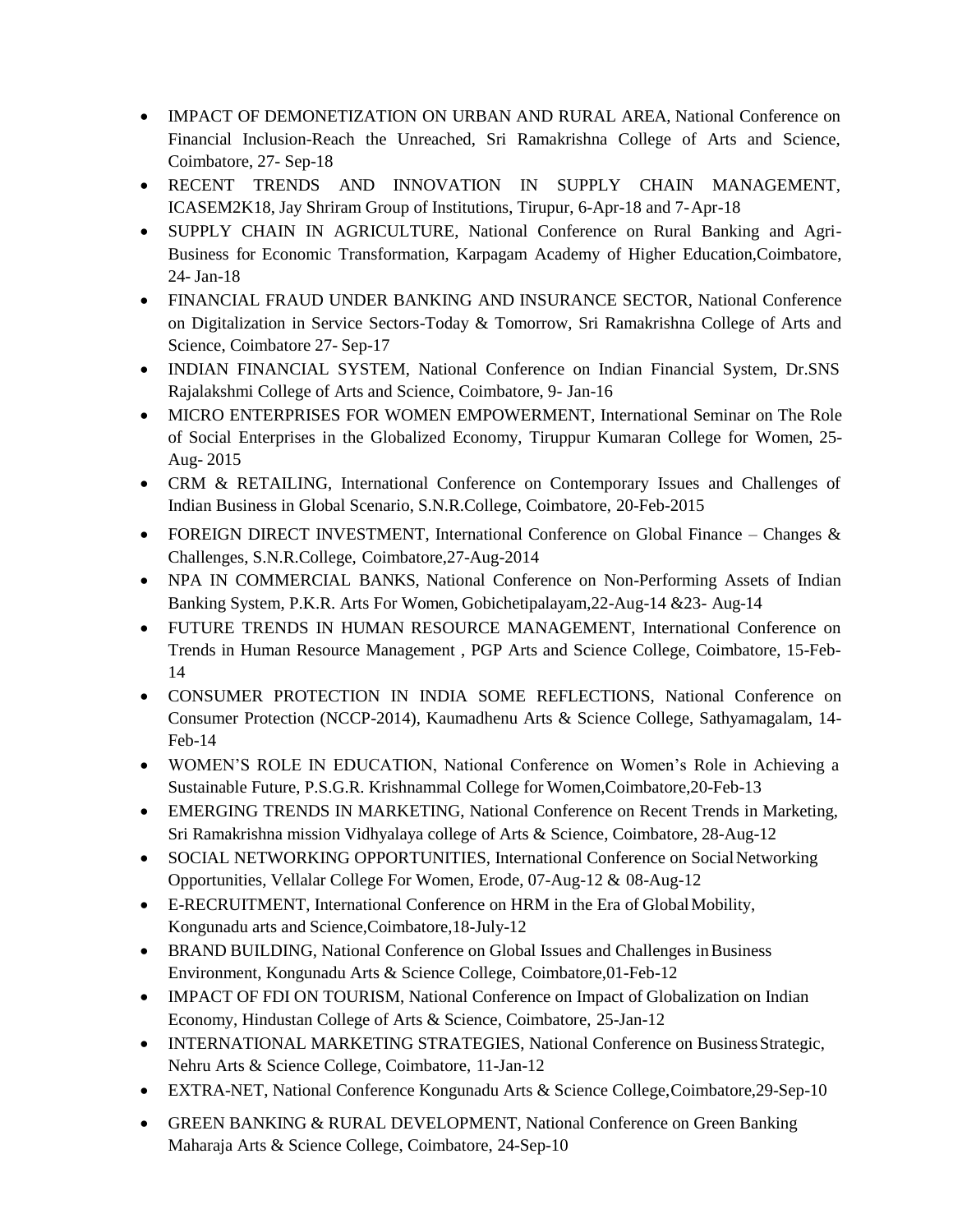### **Participation inConference**

## *State Level Conference***:**

• Conference on ACHIEVING ACADEMIC EXCELLENCE THROUGH INTERNAL QUALITY ASSURANCE CELL, Dr. N.G.P. Arts and Science College, Coimbatore, 9-Dec-11 &10-Dec-11

# **Participation in Workshop**

- HOW TO WRITE A RESEARCH PAPER, Vellore institute of technology, Chennai, 22-Jun-21
- THE 5G REVOLUTION, Christian Eminent College,Indore,17-Jun-21 to 19- Jun-21
- ART OF WRITING RESEARCH PAPER IN SCOPUS JOURNALS, Kaamadhenu arts and science college,Erode,10-Apr-21
- INTELLECTUAL PROPERTY RIGHTS, Pioneer college of Arts and science,Coimbatore,9- Feb-19
- FALLACIES IN SOCIAL SCIENCE RESEARCH, Government arts and Science College,Kangeyam,7-Feb-19

## **Participation in Faculty Development Programme**

- WOMEN ENTREPRENEURSHIP: OPPORTUNITIES FROM IDEATION TO IMPLEMENTATION, Entrepreneurship Development Institute of India,25-Oct-21 to 29- Oct-21
- RESEARCH EXCELLENCE AND ACADEMIC DEVELOPMENT, Sri Ramakrishna College of Arts and Science College, Coimbatore,1-Sep-21 to 8-Sep-21.
- DIGITIAL TEACHING METHODS IN HIGHER EDUCATION, Hindustan College of arts and Science,Coimbatore,23-Aug-21 to 28-Aug-21
- EXPERIMENTAL TEACHING-CORPORATE COGNIZANCE, Sri Ramakrishna College of Arts and Science College,Coimbatore,9-Aug-21 to 13-Aug-21
- STRESS MANAGEMENT (ATAL), Government college of Engineering, Tirunelveli, 26-Jul-21 to 30-Jul-21
- 7 DAYS INTERNATIONAL PROFESSIONAL DEVELOPMENT PROGRAMME ON SPSS, Patrician College of Arts and Science College,Chennai,21-Jun-21 to 27-Jun-21
- RESEARCH METHODOLOGY AND PEDAGOGY FOR TERTIARY EDUCATION, Dr.N.G.P. Arts and Science College,15-Jun-21 to 21- Jun-21
- HOW TO MAKE TEACHING LEARNING PROCESS EFFECTIVE & OUTCOME BASED, Christian Eminent College,Indore,14-Jun-21 to 21-Jun-21
- PATENT DRAFTING AND FILLING (ATAL), Jerusalem college of Engineering, Chennai, 14-Jun-21 to 18-Jun-21
- WOMEN EMPOWERMENT, PSG Polytechnic College, Coimbatore, 8-Jun-21 to 12-Jun-21
- EMERGING TREND IN INDUSTRY, Karmaveer Adv.Baburao Ganparo Thankare College of Engineering,Nashik,18-May-21 to 22-May-21
- QUALITY INITIATIVES IN HIGHER EDUCATION, Dr. N.G.P. Arts and Science College, Coimbatore, 3-Dec-18 to 9-Dec-18

### **Conference / Seminar / WorkshopOrganized**

- Committee Member, National Conference on Implications of FINTECH in Indian Economy, Dr. N.G.P. Arts and Science College, Coimbatore,04-Mar-2020
- Committee Member, National Conference on Human Rights and Values-Promotion and Protection (Sponsored by National Human Rights Commission), Dr. N.G.P. Arts and Science